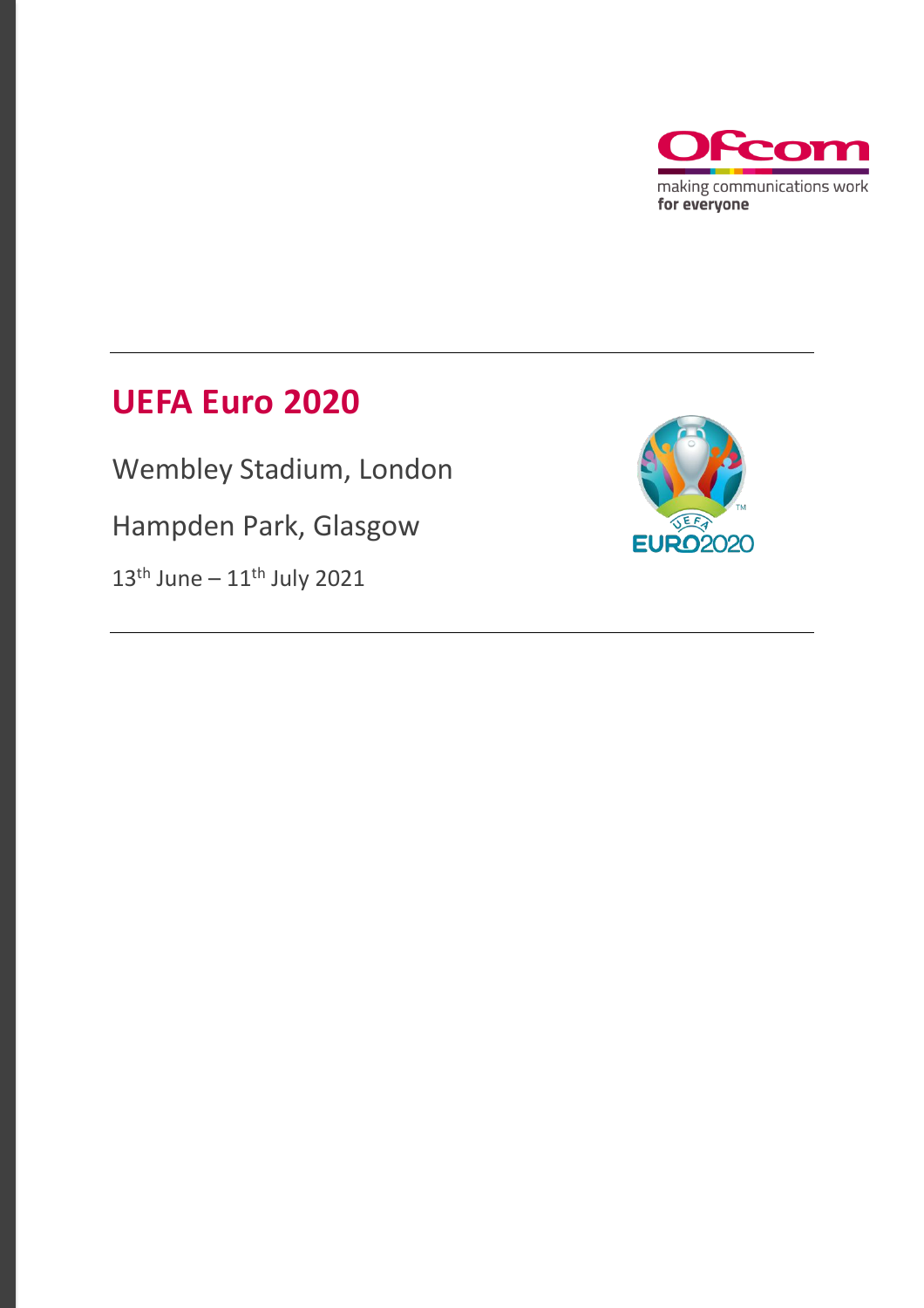### Introduction

UEFA Euro 2020 has been designated as a Major Event, where careful control of frequency assignments will need to be implemented in order to establish a successful working system.

The event, originally planned to be held in the summer of 2020, was postponed due to the effects of COVID-19 and lockdown, and will now be held across June and July of 2021.

This year the Event will be coordinated by Gregory Smith, who will also be onsite for London based matches and Des Vitalis will be available for Glasgow matches.



Greg (Frequency Coordinator) Des (Frequency Coordinator)

Our office contact details are

+44 (0) 207 981 3803 or emai[l pmse@Ofcom.org.uk](mailto:pmse@arqiva.com)

During the event, Greg can be contacted on

+44 (0) 7773 213 839 or email [Gregory.smith@ofcom.org.uk](mailto:Gregory.smith@ofcom.org.uk)

During the event, Des can be contacted on

+44 (0) 7595 089 421 or email [des.vitalis@ofcom.org.uk](mailto:des.vitalis@ofcom.org.uk)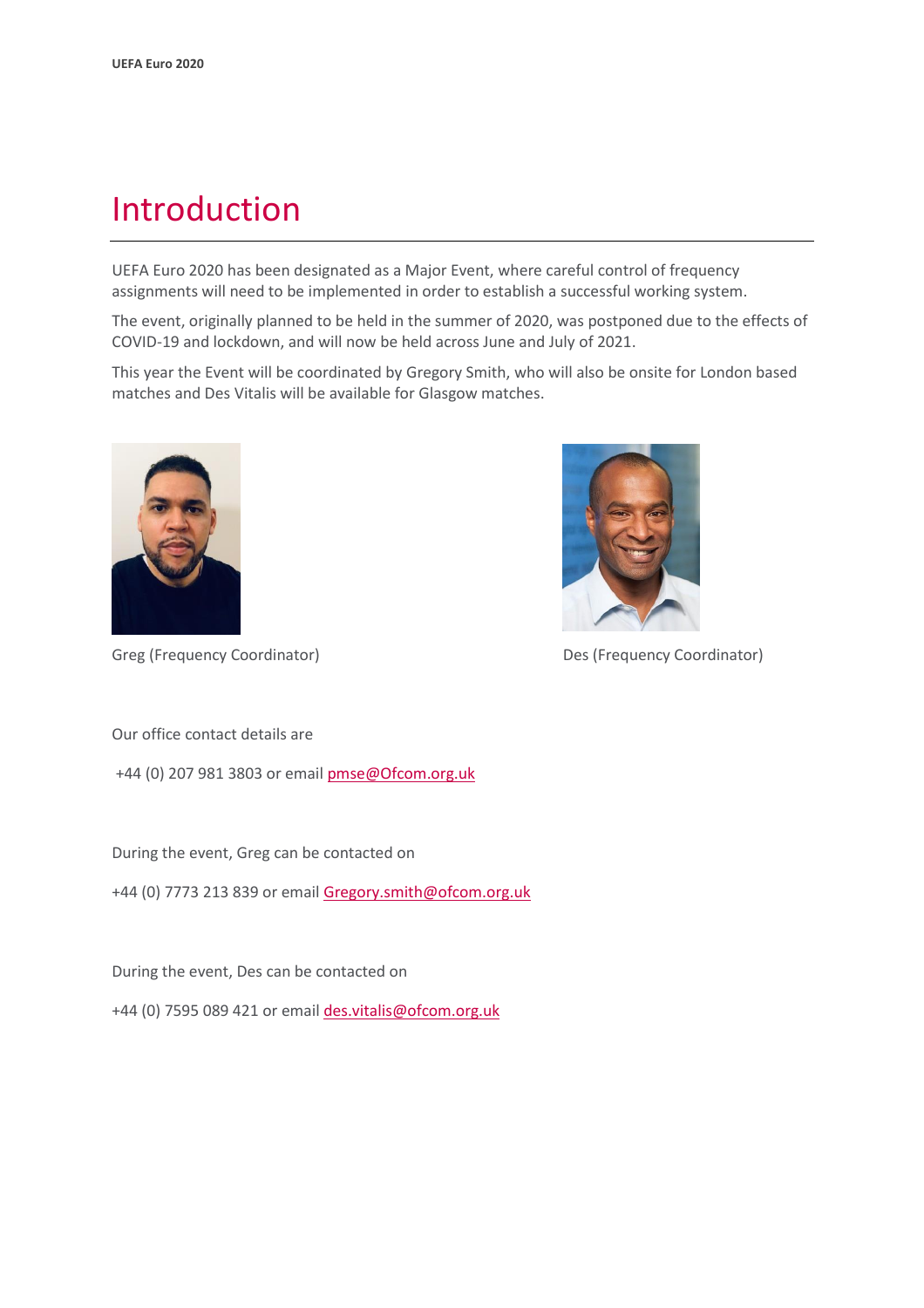### **Contents**

#### **Section**

| 1. Application Process        | 1             |
|-------------------------------|---------------|
| 2. Coordination and Licensing | $\mathcal{P}$ |
| 3. Event Time                 | З             |
| 4. Useful Contacts            | $\Delta$      |
|                               |               |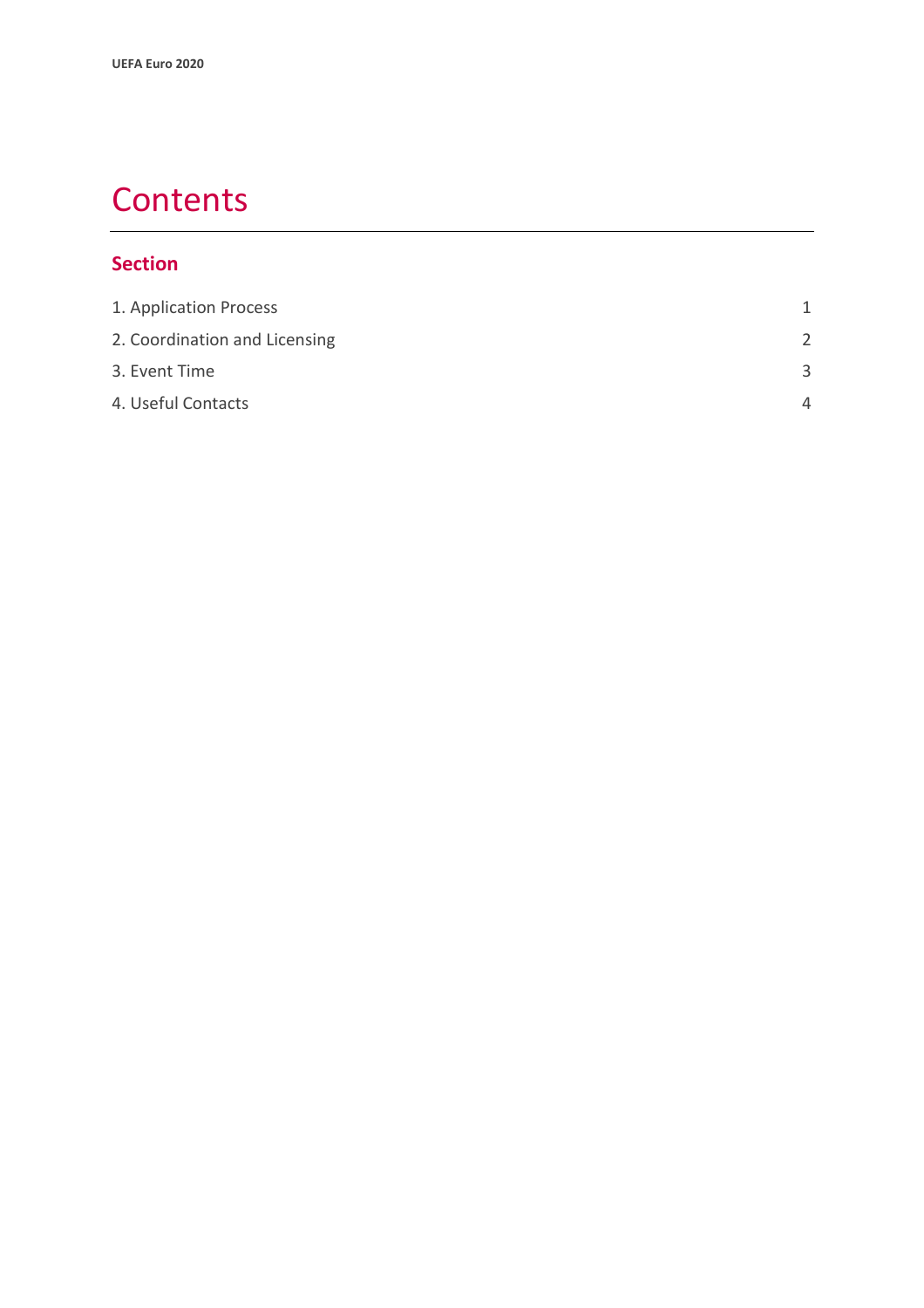## <span id="page-3-0"></span>1. Application Process

**Submit your completed application on the UEFA web portal**  *https://frequencies.uefa.ch/* **by 30th April 2021**



**We aim to complete the frequency plan (where applications have been received within the stated time periods) on or before the 28th May 2021 Your frequency licences will be communicated to you by UEFA through the application process**



**Payment MUST be received before the start of the event, otherwise you will not be licensed to use frequencies.**

Spectrum is predicted to be in high demand for the Euro Event, so applicants are asked to submit their requests at the earliest possible opportunity. All applications can be submitted directly on the UEFA frequency management web portal *[https://frequencies.uefa.ch/](https://eur01.safelinks.protection.outlook.com/?url=https%3A%2F%2Ffrequencies.uefa.ch%2F&data=04%7C01%7CGregory.Smith%40ofcom.org.uk%7Cef0ad70692aa41d9f48908d8c9155722%7C0af648de310c40688ae4f9418bae24cc%7C0%7C0%7C637480440793866516%7CUnknown%7CTWFpbGZsb3d8eyJWIjoiMC4wLjAwMDAiLCJQIjoiV2luMzIiLCJBTiI6Ik1haWwiLCJXVCI6Mn0%3D%7C1000&sdata=FgcmLa49b0rNvEUHPWE4HzNiIS20UOGtyP%2FqzE87Ejg%3D&reserved=0).*

It is advisable to submit frequency applications by **30th April 2021**, as applications submitted later than this may not be accommodated as required.

As Euro 2020 is designated as a Major Event, applications for frequencies will not be subject to Ofcom PMSE's usual three day turnaround rule. All frequency applications will be collated and worked on at the same time in order to achieve the best frequency plan.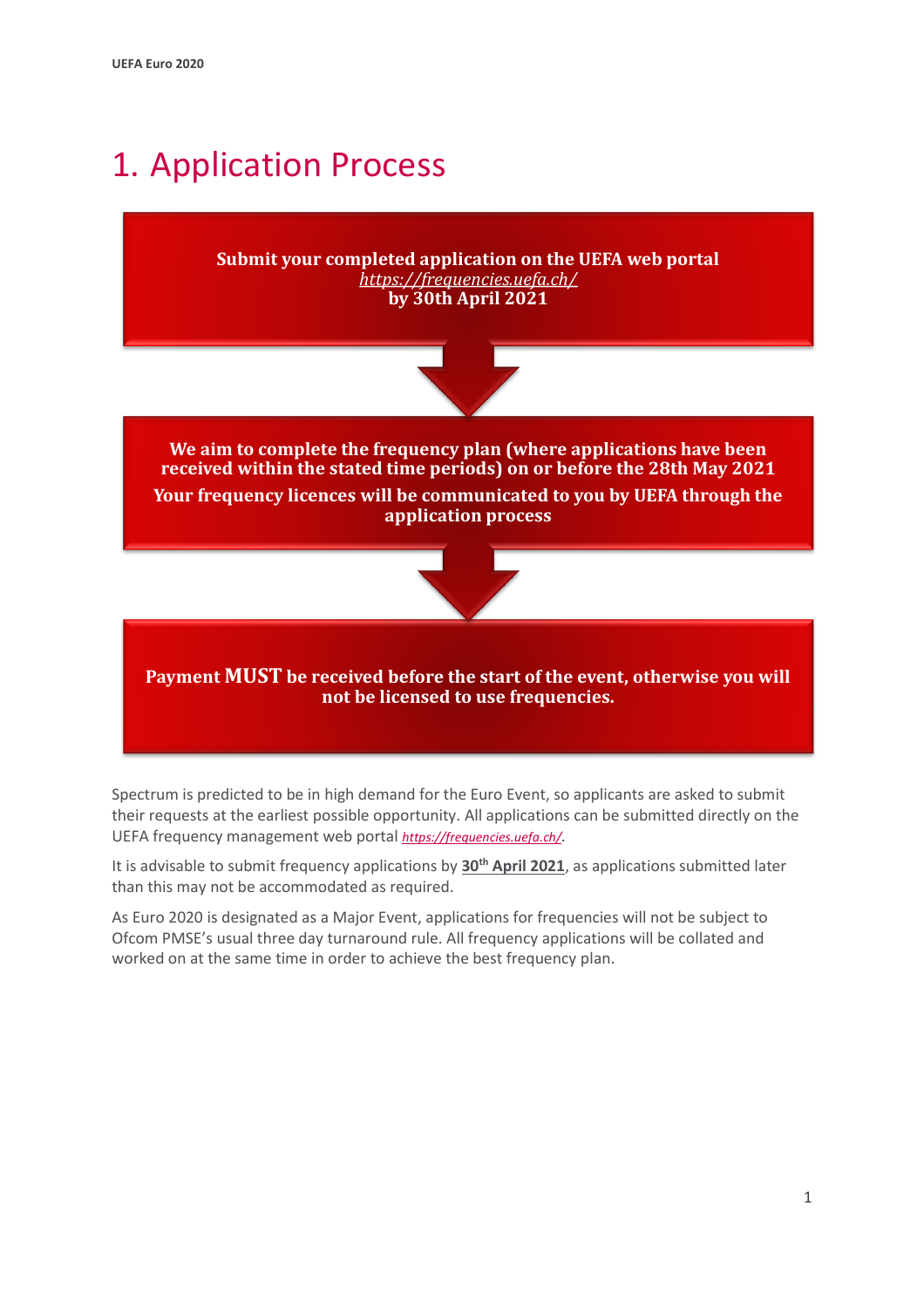# <span id="page-4-0"></span>2. Coordination and Licensing

### **General Information**

For us to plan the frequencies in an effective and efficient way, it is vital, from a coordination perspective, that the locations or the general operational area of wireless radio systems & mobile or fixed base station antenna positions are made known. If the locations of antennas are not made known, you will be contacted to obtain this information, which may delay the process.

Information key to the coordination process includes:

- The number of wireless microphones, in ear monitors and wireless communications/talkback systems and wireless cameras required
- The frequency range that equipment will tune across (greater flexibility will aid the coordination process)
- The dates and times that frequencies are needed
- The position of fixed wireless base station antennas within the stadium

When the planning process of the frequency plan is complete, you will be contacted by UEFA and payment will be required for the licence. Once confirmation of payment has been received, your frequencies will be communicated to the applicant.

#### **Payment and Licence Documents**

It is imperative that payment is received in advance of the tournament.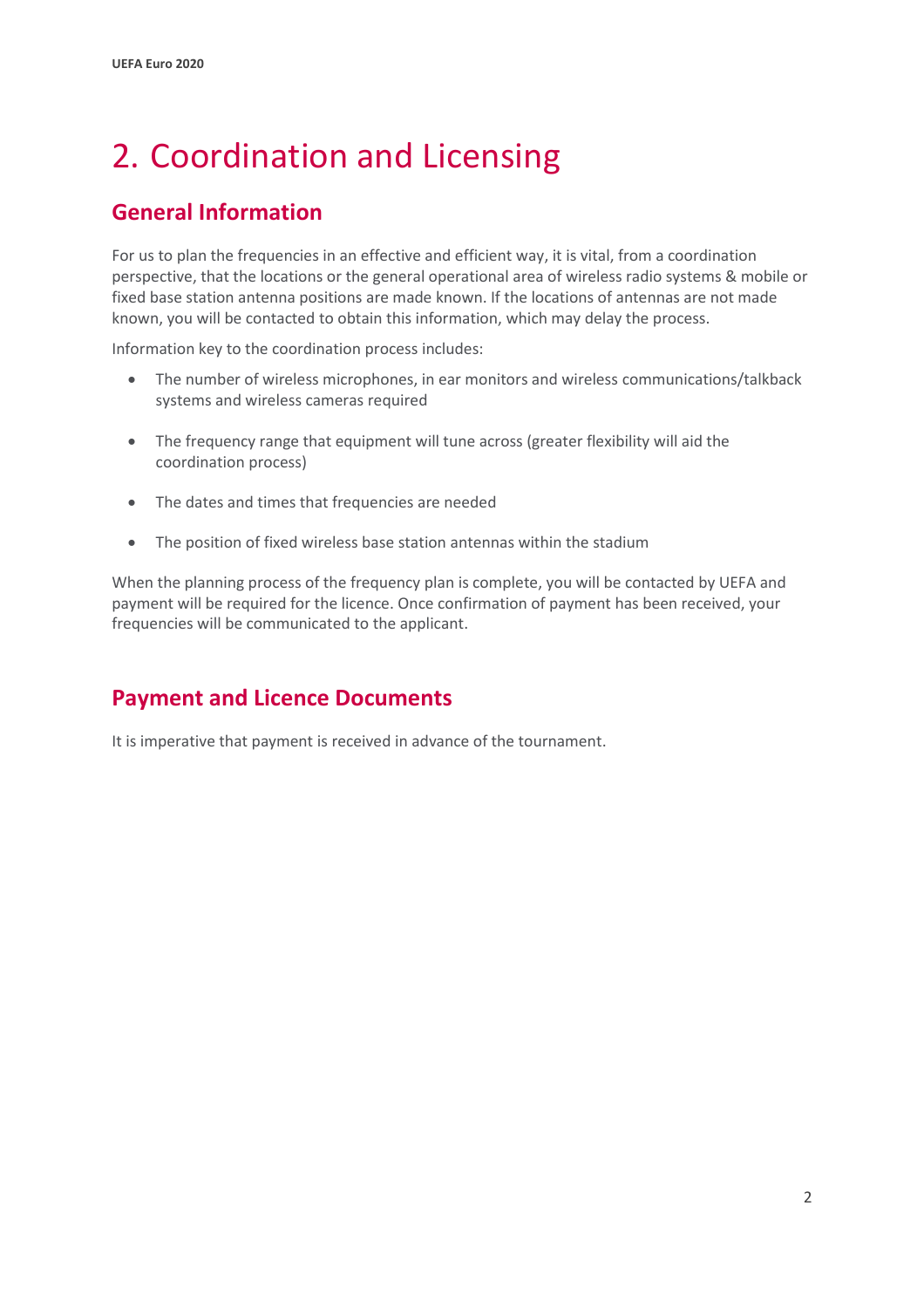## <span id="page-5-0"></span>3. Event Time

During the Event it is imperative that all frequencies are used within the terms and conditions of the Licence held. This includes transmission of frequencies only during the times and date stated on the Licence, not exceeding the designated maximum power, transmitting frequencies only from the location specified on the Licence or as communicated with UEFA.

If interference is experienced during the event, please notify the personnel supporting the event and they will be able to assist.